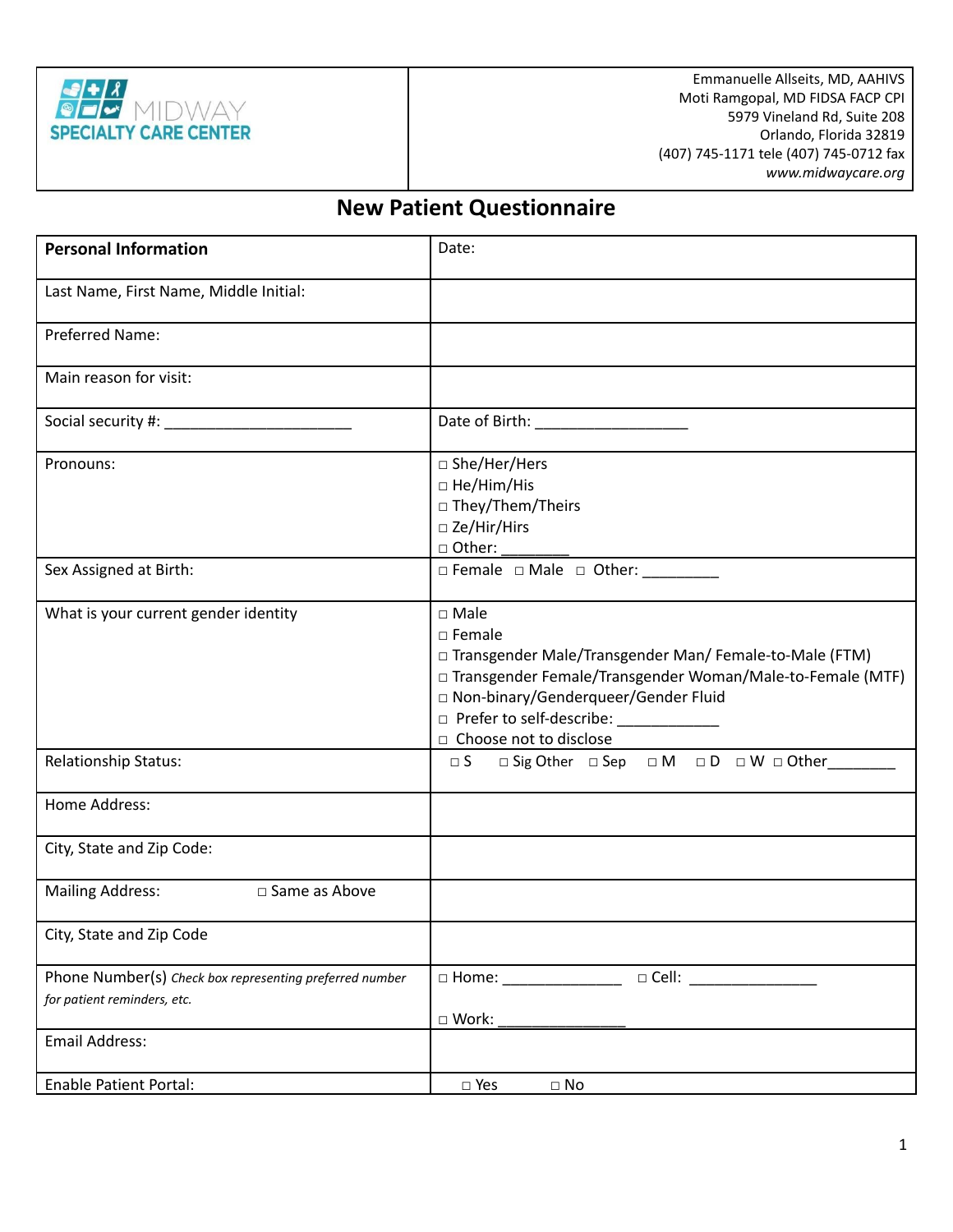| Contact Name and Phone Number In Case of |                              |               |
|------------------------------------------|------------------------------|---------------|
| Emergency / Relationship                 |                              |               |
|                                          |                              |               |
| Name of Primary Care Provider:           |                              |               |
| City and State of PCP                    |                              |               |
| <b>Employer Name:</b>                    |                              |               |
| <b>Employer Address:</b>                 |                              |               |
| City, State and Zip Code                 |                              |               |
| Your Occupation:                         |                              |               |
|                                          | <b>Insurance Information</b> |               |
| Primary Insurance Company:               |                              |               |
| Telephone Number:                        | Policy Number:               | Group Number: |
| Secondary Insurance:                     |                              |               |
| Telephone Number:                        | Policy Number:               | Group Number: |
| Policy Holder / Subscriber's Name        |                              |               |
| Financially Responsible Party:           |                              |               |

| Race:                            | Ethnicity:                |  |  |
|----------------------------------|---------------------------|--|--|
| $\Box$ Alaska Native             | $\Box$ Hispanic or Latino |  |  |
| $\Box$ American Indian           | □ Not Hispanic of Latino  |  |  |
| $\Box$ Asian                     | □ Other                   |  |  |
| $\Box$ Asian Indian              | $\Box$ Decline to Specify |  |  |
| $\Box$ Black or African American |                           |  |  |
| $\Box$ Haitian                   | Language:                 |  |  |
| $\Box$ Native Hawaiian           | $\Box$ English            |  |  |
| □ Other Pacific Islander         | $\square$ Spanish         |  |  |
| $\Box$ White                     | $\Box$ Creole             |  |  |
| □ Other Race                     | $\Box$ Other:             |  |  |
| $\Box$ Decline to Specify        |                           |  |  |
|                                  |                           |  |  |

### **How did you hear about Midway Specialty Care Center?** \_\_\_\_\_\_\_\_\_\_\_\_\_\_\_\_\_\_\_\_\_\_\_\_\_\_\_

|                       | Name & Address | Telephone Number |
|-----------------------|----------------|------------------|
| Name of Your Pharmacy |                |                  |
|                       |                |                  |
|                       |                |                  |
|                       |                |                  |

I hereby consent to Midway Specialty Care Center, Inc. obtaining my **Prescription History** from any/all sources.

## **Patient's Signature:**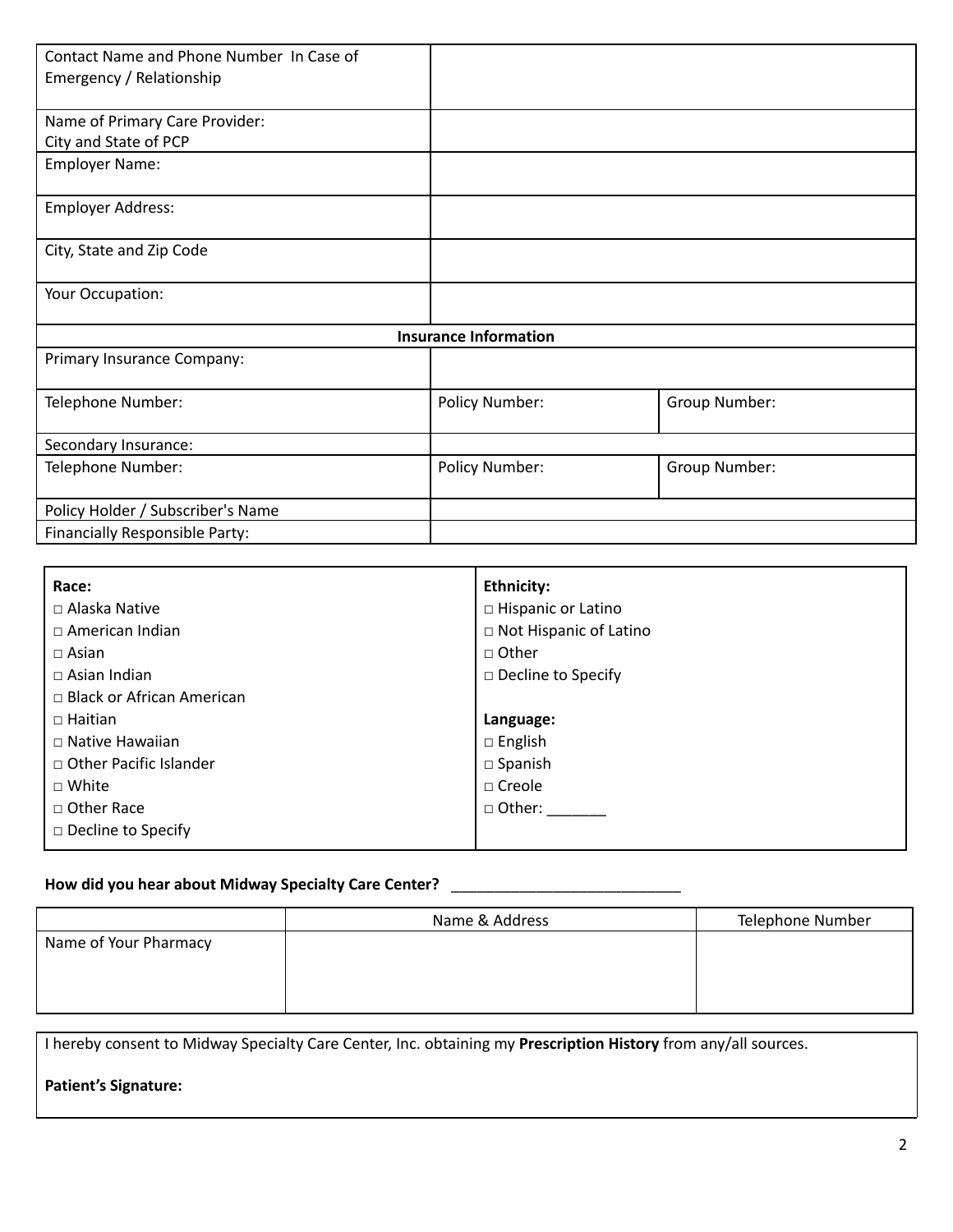

Emmanuelle Allseits, MD, AAHIVS Moti Ramgopal, MD FIDSA FACP CPI 5979 Vineland Rd, Ste 208 Orlando, FL 32819 (407) 745-1171 tele (407) 745-0712 fax *www.midwaycare.org*

# **Medical Questionnaire**

*Welcome to Midway. Please fill out the form to the best of your ability.*

| -Last Name, First Name, Middle Initial:   |  |
|-------------------------------------------|--|
| -Please list main reason for visit today: |  |

| -Medications:<br>Please list all medications you are currently taking<br>(include Over-The-Counter Medications and/or<br>Supplements) |  |
|---------------------------------------------------------------------------------------------------------------------------------------|--|
| -Allergies:<br>Do you have any Drug or other Allergies?                                                                               |  |
| -Surgical History: if any, list month/year and what procedure                                                                         |  |
| -Hospitalizations: if any, list month/year and what reason                                                                            |  |

**-Past Medical History, Family History:** Do you have or is there a family history of the following? Check those that apply

| <b>Health Condition</b>           | <b>Self</b> | Family | <b>Health Condition</b>         | <b>Self</b> | Family |
|-----------------------------------|-------------|--------|---------------------------------|-------------|--------|
| Alcoholism                        |             |        | HIV                             |             |        |
| Anemia                            |             |        | <b>Kidney Disease</b>           |             |        |
| <b>Bleeding Disorder</b>          |             |        | <b>Mental Health Condition</b>  |             |        |
| Cancer                            |             |        | Frequent Headaches or Migraines |             |        |
| <b>Diabetes</b>                   |             |        | Osteoporosis                    |             |        |
| Epilepsy/Seizures/Convulsions     |             |        | <b>Stroke</b>                   |             |        |
| Glaucoma                          |             |        | <b>Thyroid Disease</b>          |             |        |
| Hair Loss                         |             |        | <b>Heart Disease</b>            |             |        |
| <b>Heart Problems</b>             |             |        | Lung Problems                   |             |        |
| High Cholesterol or Triglycerides |             |        | Back or Joint Problems          |             |        |
| <b>High Blood Pressure</b>        |             |        | Prostate or Cervical Problems   |             |        |

Other past medical history: \_\_\_\_\_\_\_\_\_\_\_\_\_\_\_\_\_\_\_\_\_\_\_\_\_\_\_\_\_\_\_\_\_\_\_\_\_\_\_\_\_\_\_\_\_\_\_\_\_\_\_\_\_\_\_\_\_\_\_\_\_\_\_\_\_\_\_\_\_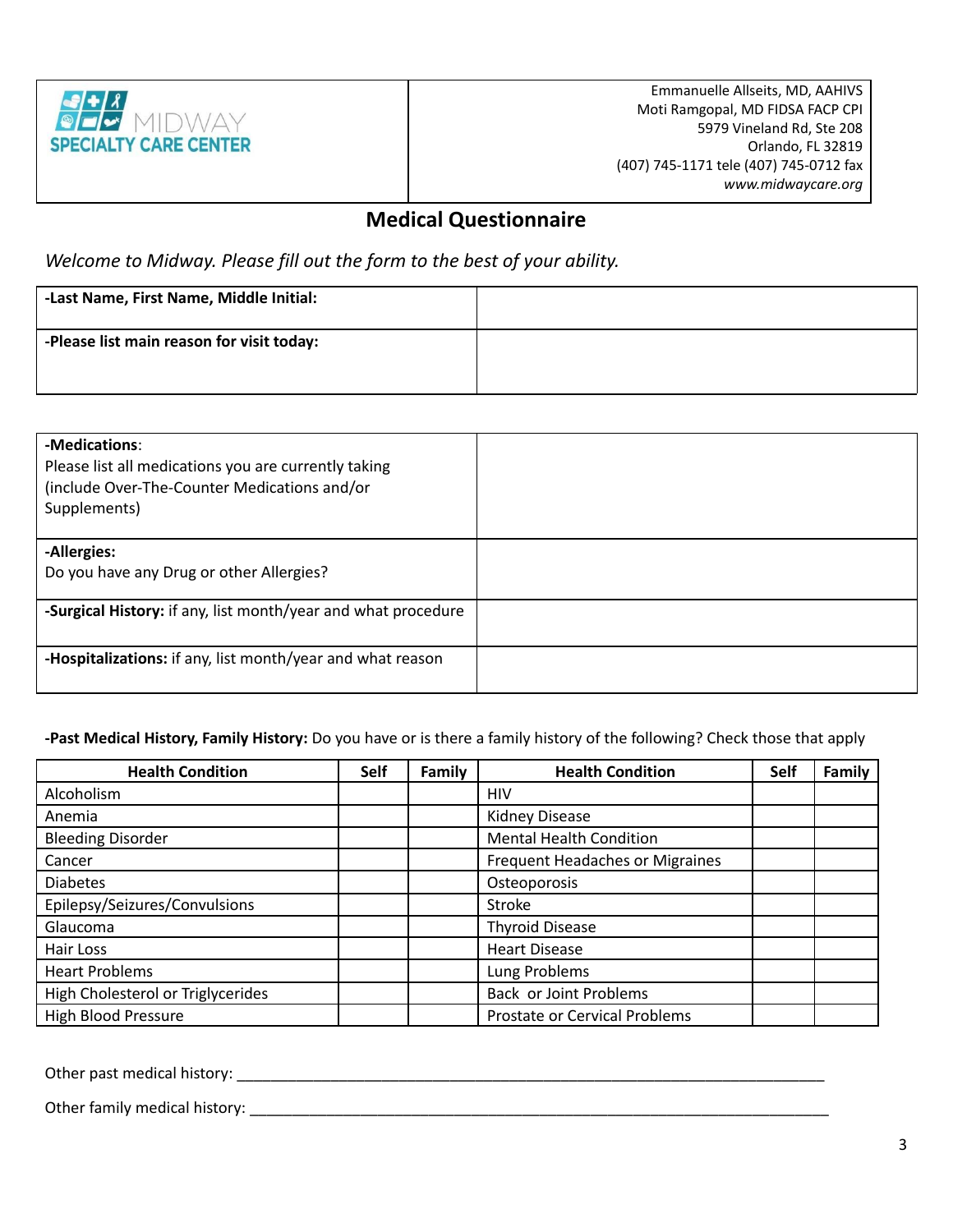| <b>Social History:</b>                                       |                                                                                                |
|--------------------------------------------------------------|------------------------------------------------------------------------------------------------|
| -Do you smoke cigarettes?                                    | $\Box$ No How long/much?<br>$\square$ Yes                                                      |
| Are you interested in quitting smoking?                      | $\Box$ N/A<br>$\square$ Yes<br>$\Box$ No                                                       |
| If you are a former smoker, when did you quit?               |                                                                                                |
| -Do you use other tobacco products?                          | $\Box$ No; Circle kind? pipe, cigar, snuff, chew<br>$\Box$ Yes                                 |
| -Have you been sexually active in the past year?             | $\square$ Yes<br>$\Box$ No                                                                     |
|                                                              | If so, how many partners in the past 1 year?                                                   |
| -Are you sexually active with                                | □ Men □ Women □ Both                                                                           |
| -Do you use condoms?                                         | $\Box$ No $\Box$ All the time $\Box$ Most of the time $\Box$ Half the time $\Box$ Some of time |
| -Have you ever had an STD (sexually transmitted              | $\Box$ Yes<br>□ No Circle kind?                                                                |
| disease)? Chlamydia, Gonorrhea, Syphilis,                    |                                                                                                |
| Herpes, Hepatitis B, Hepatitis C, Warts                      |                                                                                                |
| -Sexual orientation: (check all that apply)                  | □ Straight or Heterosexual                                                                     |
|                                                              | □ Lesbian, Gay or Homosexual                                                                   |
|                                                              | $\Box$ Bisexual                                                                                |
|                                                              | □ Queer                                                                                        |
|                                                              | $\square$ Pansexual                                                                            |
|                                                              | $\Box$ Asexual                                                                                 |
|                                                              | □ Don't Know                                                                                   |
|                                                              | □ Choose not to disclose                                                                       |
|                                                              | □ Other:                                                                                       |
| -Sexual practices? (check all that apply)                    | $\square$ Anal<br>$\Box$ Oral<br>$\Box$ Vaginal                                                |
| -Birth control method?                                       | $\Box$ Oral pills $\Box$ Depo shot $\Box$ IUD or other implant $\Box$ None $\Box$ N/A          |
| Pregnant?                                                    | $\square$ No $\square$ Don't know $\square$ N/A<br>$\Box$ Yes                                  |
| -Have you ever used any substances? (Crystal                 | □ No Circle kind?<br>$\Box$ Yes                                                                |
| Meth, Heroin, Opioids, Fentanyl, Ecstasy,                    | $\Box$ Other                                                                                   |
| Mushrooms, LSD, Cocaine, Crack)                              |                                                                                                |
| Have you ever injected?                                      | □ No What?<br>$\square$ Yes                                                                    |
| Are you still using?                                         | $\Box$ Yes If yes, drug of choice:<br>$\Box$ No                                                |
| Have you ever been in a substance use rehab                  | $\Box$ No $\Box$ N/A<br>$\Box$ Yes                                                             |
| program?                                                     |                                                                                                |
| Have you ever been on Suboxone or                            | $\square$ Yes<br>$\Box$ N/A Circle kind?<br>$\Box$ No                                          |
| Methadone?                                                   |                                                                                                |
| Are you interested in quitting substances?                   | $\Box$ N/A<br>$\square$ Yes<br>$\Box$ No                                                       |
| -Do you drink alcohol? $\Box$ Beer/Wine $\Box$ Liquor        | □ No Frequency?<br>$\Box$ Yes                                                                  |
| -Any history of alcohol dependence?                          | $\square$ Yes<br>$\Box$ No<br>$\Box$ N/A                                                       |
| -Do you have any children?                                   | $\Box$ No<br>$\Box$ Yes                                                                        |
| -Place of Birth? City/State?                                 |                                                                                                |
| -Do you have any problems with your housing,                 | □ No Circle kind?<br>$\Box$ Yes                                                                |
| such as unsafe/unclean conditions, temporary                 |                                                                                                |
| living, or no place to live?                                 | $\square$ No                                                                                   |
| In the past 12 months, did you ever worry that               | $\square$ Yes                                                                                  |
| your food would run out before you had money<br>to buy more? |                                                                                                |
| In the past 12 months, did your food ever not                | $\square$ Yes<br>$\Box$ No                                                                     |
| last and you didn't have money to get more?                  |                                                                                                |
| In the past 12 months, did you have trouble                  | □ Food □ Rent/Mortgage □ Medical Care □ Prescriptions □ Insurance                              |
| paying for: (check all that apply)                           | $\Box$ Gas/Electricity $\Box$ Childcare $\Box$ Other:                                          |
| Is it difficult for you to get transportation to your        | $\square$ Yes<br>$\Box$ No                                                                     |
| appointments?                                                |                                                                                                |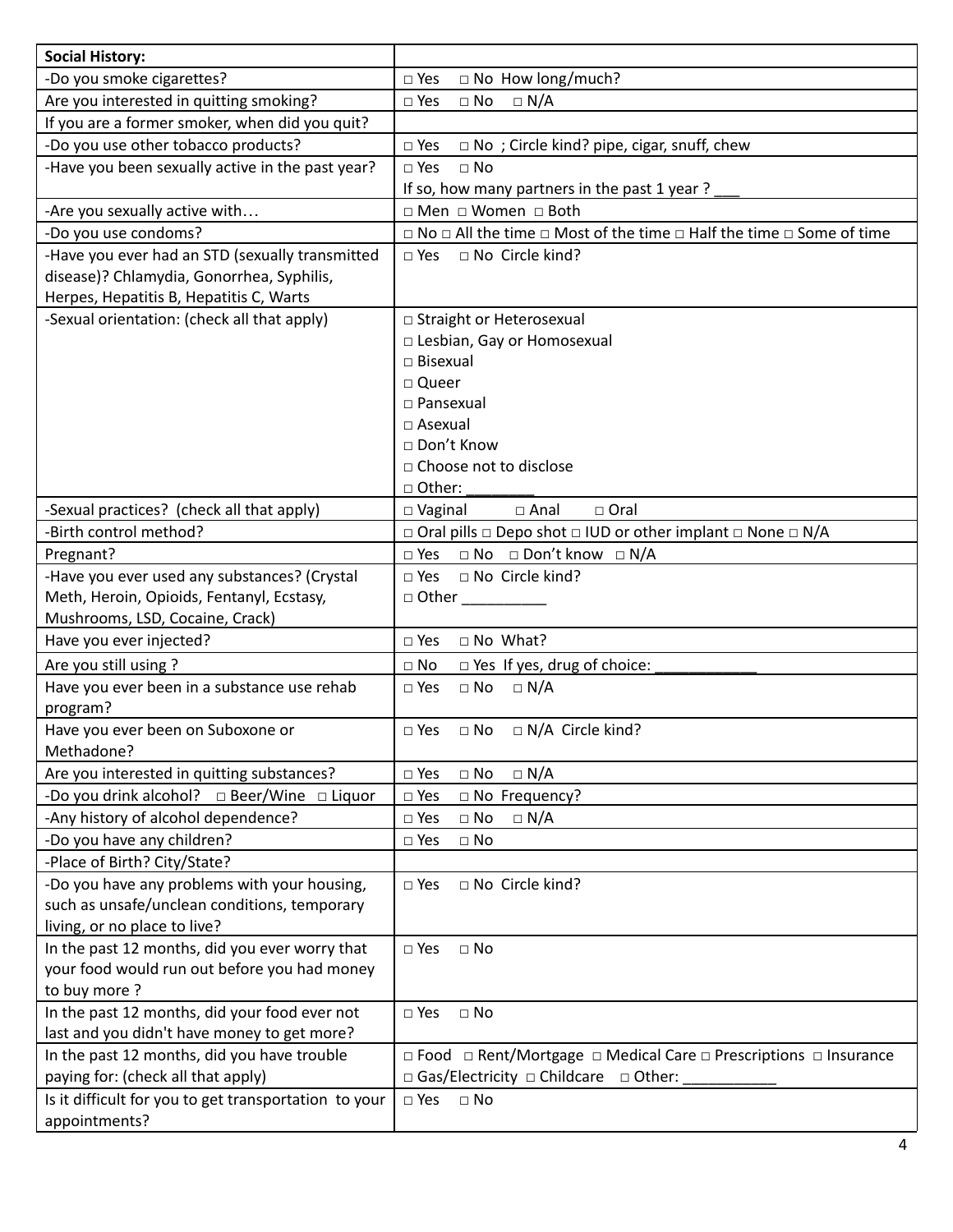# **If HIV positive, please answer the questions below. If HIV negative, skip this page.**

| When were you diagnosed with HIV?                                                     | Date:                                   |
|---------------------------------------------------------------------------------------|-----------------------------------------|
| How do you think you may have gotten HIV?                                             | Please explain:                         |
| What is the lowest CD4 count (T-cell) you ever had?<br>What is your latest CD4 count? | Lowest CD4 count:<br>Last CD4 count:    |
| Is your viral load currently undetectable ?                                           | □ Don't know<br>$\Box$ No<br>$\Box$ Yes |
| What is your current HIV medication?                                                  | Medication:                             |
| Who was your HIV provider? (please provide contact info)                              | Prior provider info:                    |

Please circle any HIV medications that you were on in the past:

| Atripla                                  | Biktarvy | Cabenuva         | Cimduo                                       | Complera             | Combivir                       | Delstrigo | Dovato    |
|------------------------------------------|----------|------------------|----------------------------------------------|----------------------|--------------------------------|-----------|-----------|
| Descovy                                  | Emtriva  | Epivir           | Epzicom                                      | Edurant<br>Evotaz    |                                | Genvoya   | Intelence |
| Juluca                                   | Kaletra  | <b>Isentress</b> | Norvir                                       | Odefsey<br>Prezcobix |                                | Prezista  | Reyataz   |
| Rukobia                                  | Retrovir | <b>Tivicay</b>   | Trogarzo                                     | <b>Triumeg</b>       | <b>Temixys</b>                 | Truvada   | Tybost    |
| Norvir                                   | Symtuza  | Stribild         | Symfi and Symfi Lo                           | Selzentry            | Viread                         | Vocabria  | Ziagen    |
| Other meds not listed above:             |          |                  |                                              |                      |                                |           |           |
|                                          |          |                  |                                              |                      |                                |           |           |
| Are you allergic to any HIV medications? |          |                  | $\Box$ No If so, which one(s)?<br>$\Box$ Yes |                      |                                |           |           |
|                                          |          |                  |                                              |                      |                                |           |           |
| Any history of medication resistance?    |          |                  |                                              | $\Box$ Yes           | $\Box$ No If so, which one(s)? |           |           |

| Have you had any history of HIV related opportunistic diseases? |                     |                       |                    | $\Box$ No If so, please circle below:<br>$\Box$ Yes |                |                     |  |
|-----------------------------------------------------------------|---------------------|-----------------------|--------------------|-----------------------------------------------------|----------------|---------------------|--|
| Mycobacterium                                                   | <b>Tuberculosis</b> | Syphilis              | Aspergillosis      |                                                     | Cryptococcosis | Histoplasmosis      |  |
| <b>Infection</b>                                                |                     |                       |                    |                                                     |                |                     |  |
| Cryptosporidiosis                                               | Pneumocystis        | <b>Herpes Simplex</b> | Cytomegalovirus    |                                                     | Herpes Zoster  | Prog Mult.          |  |
|                                                                 | Carinii             | lasting more          |                    |                                                     | (Shingles)     | Leukoencephalopathy |  |
|                                                                 | Pneumonia (PCP)     | than one month        |                    |                                                     |                | (PML)               |  |
| Cervical Cancer                                                 | Lymphoma            | Kaposi's              | <b>Anal Cancer</b> |                                                     | Toxoplasmosis  | Non-PCP Pneumonia   |  |
|                                                                 |                     | Sarcoma               |                    |                                                     |                |                     |  |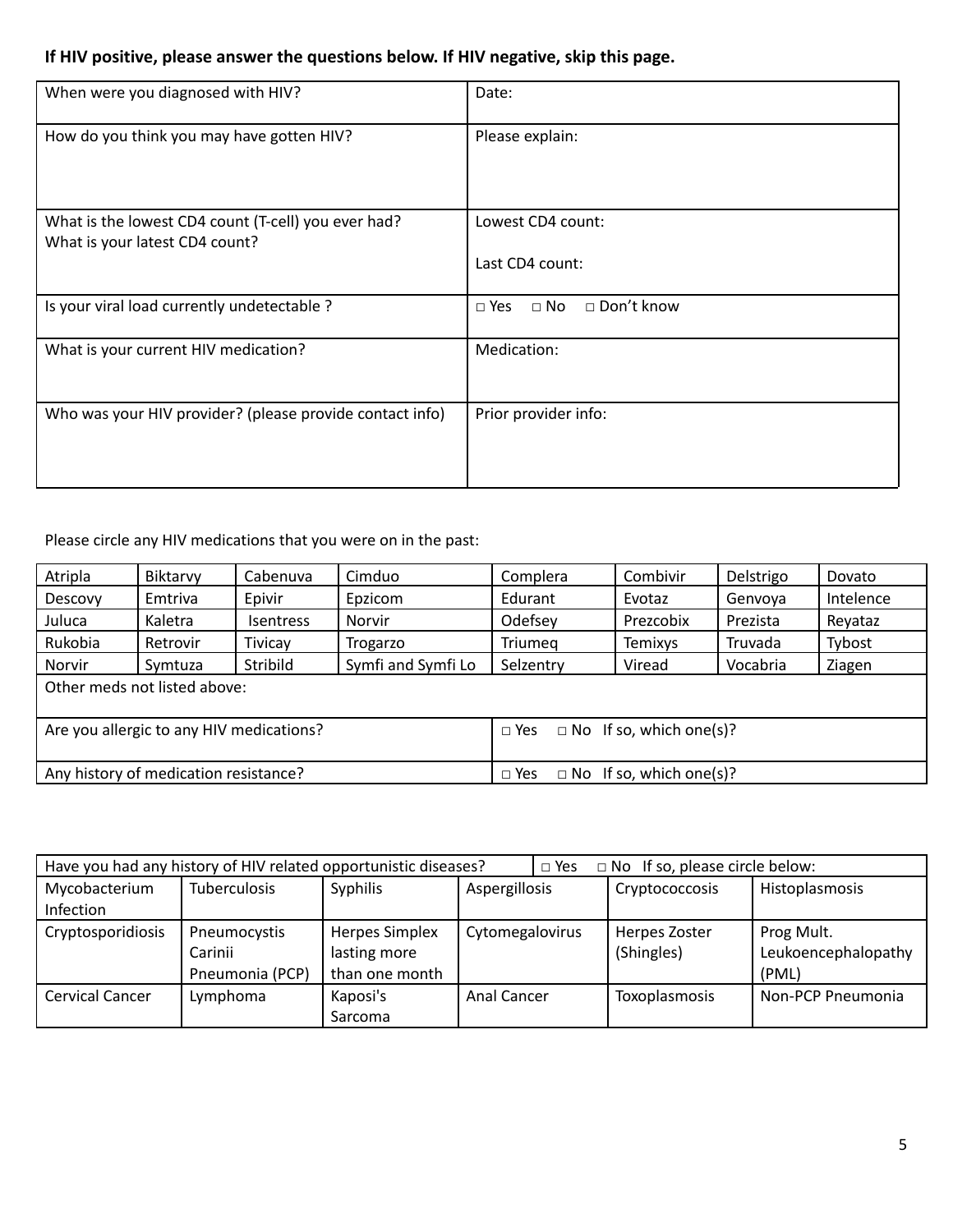In order to comply with the Omnibus Budget Reconciliation Act of 1990 and Chapter 745 of the Florida Statutes, please answer the following questions by initialing the applicable response:

Declaration to decline Life-Prolonging Procedure (Living Will)

\_\_\_\_\_I have such a declaration

\_\_\_\_\_I have NOT made such a declaration

Health Care Surrogate

\_\_\_\_\_I have a designated health care surrogate

I have NOT designated a health care surrogate

Durable Power of Attorney

\_\_\_\_\_I have appointed a durable power of attorney

I have NOT appointed a durable power of attorney

#### **24-Hour Cancellation & No-Show Policy**

Each time a patient misses an appointment without providing proper notice, another patient is unable to receive care. Midway Specialty Care Center, Inc. reserves the right to charge a fee of \$25.00 for all missed appointments ("no-shows") and appointments which, absent a compelling reason, are not cancelled with a 24-hour notice.

"No-Show" fees will be billed to the patient. This fee is not covered by insurance and must be paid prior to your next appointment. Multiple no-shows in any twelve (12) month period by result in discharge from the Practice.

Thank you for your understanding and cooperation as we strive to best serve the needs of all our patients.

By signing below, you acknowledge that you have reviewed this notice and understand the policy.

| <b>Printed Name:</b> | Date: |
|----------------------|-------|
| Signature            |       |
|                      |       |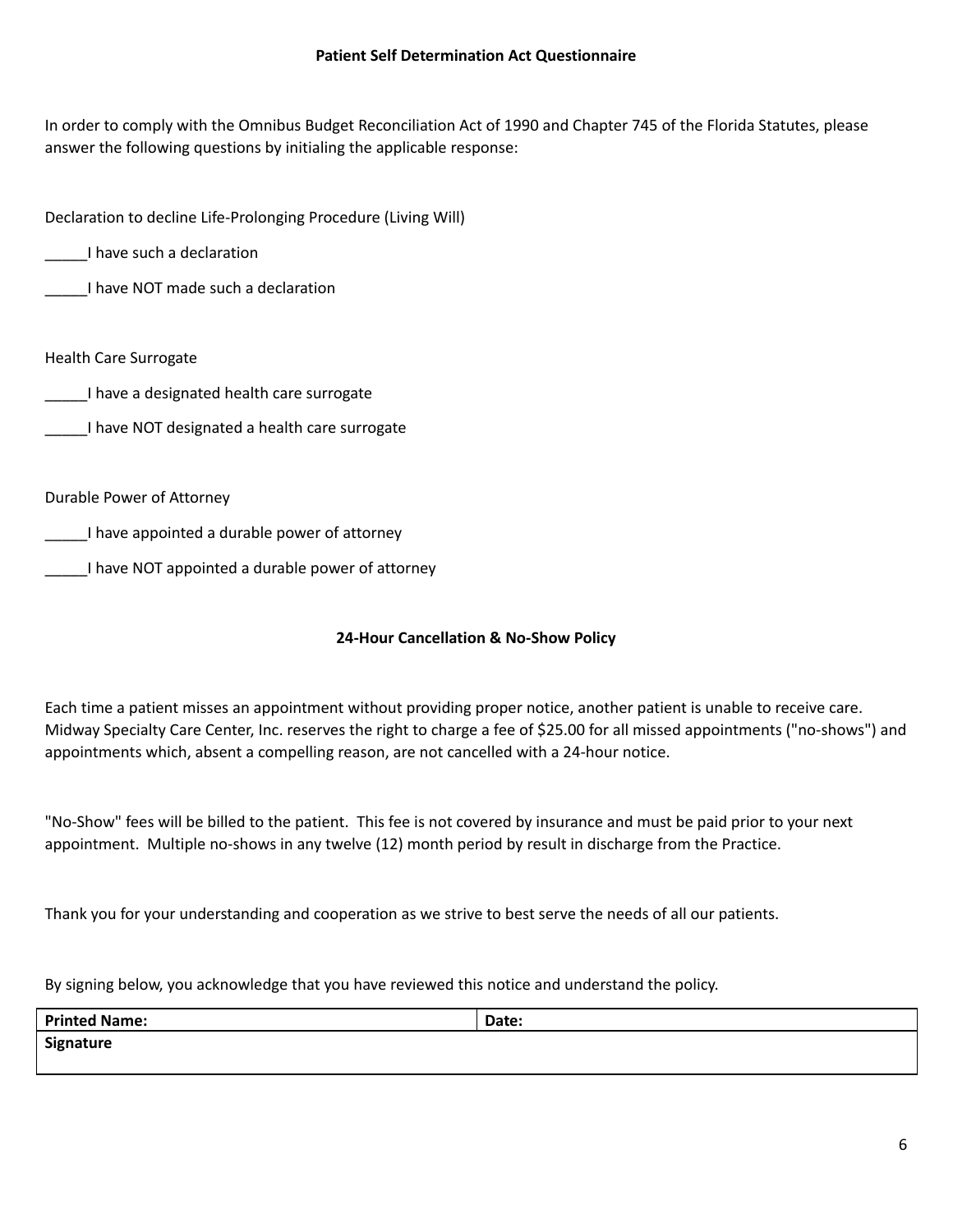#### **CONSENTS**

#### **Health Insurance Portability and Accountability Act**

The Health Insurance Portability and Accountability Act of 1996 (HIPAA) require that we ask your permission before disclosing certain healthcare information to certain people or entities.

In accordance with the Act, I

#### **(Patient's signature) :** \_\_\_\_\_\_\_\_\_\_\_\_\_\_\_\_\_\_\_\_\_\_\_\_\_\_\_

hereby authorize Midway Specialty Care Center, Inc. to release any information regarding my health to the following persons or entities:

| Name | Date of Birth | Relationship |
|------|---------------|--------------|
|      |               |              |
|      |               |              |
|      |               |              |

#### **Leaving Messages for You**

In the event that I am not available when Midway Specialty Care Center, Inc. calls with medical information:

*(Please check the applicable box and initial beside it.)*

- □ Please DO leave messages on my answering machine or voicemail.
- □ Please NO NOT leave messages on my answering machine or voicemail.
- □ I DO NOT HAVE an answering machine or voicemail.

#### **Insurance Authorization and Assignment**

All Charges are payable at the time of service.

All professional services rendered are charged to the patient. Necessary forms will be complete to help expedite insurance carrier payments. However, the patient is responsible for all fees, regardless of insurance coverage, it is also customary to pay for services when rendered unless other arrangements have been made in advance.

Insurance Authorization and Assignment: I hereby authorize Midway Specialty Care Center, Inc. to furnish information to insurance carriers concerning my illness and treatments and I hereby assign all payments for medical services rendered to myself or my dependents. I understand that I am responsible for any amount not covered by my insurance.

Furthermore, I am aware that if I have an HMO Plan a referral must be obtained from my primary care provider for EACH visit to Midway Specialty Care Center. If one is NOT obtained, I understand that I will be held responsible for all charges.

| <b>Patient's Name:</b>      |  |
|-----------------------------|--|
| <b>Patient's Signature:</b> |  |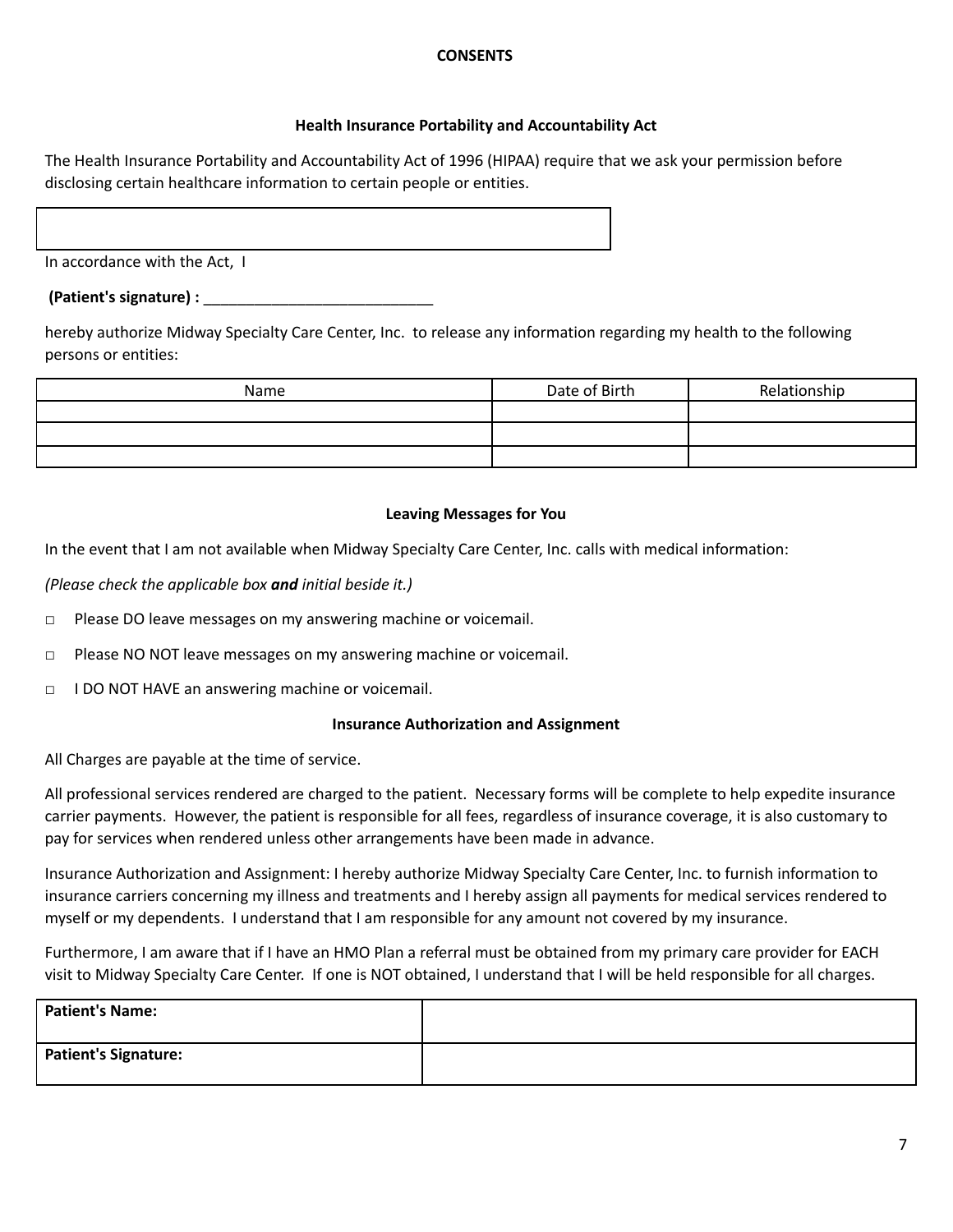

#### **NOTICE OF PRIVACY PRACTICES**

#### **ACKNOWLEDGEMENT**

I understand that under the Health insurance Portability & Accountability Act of 1996 (HIPAA). I have certain rights to privacy regarding my protected health information. I understand that this information can and will be used to:

- 1. Conduct, plan and direct my treatment and follow-up among the multiple healthcare providers who may be involved in my treatment directly and/or indirectly.
- 2. Obtain payment from third party payers.
- 3. Conduct normal healthcare operations such as quality assessments and physician certifications.

I have received, read and understand your **Notice of Privacy Practices** containing a more complete description of the uses and disclosures of my health information. I understand that this organization has the right to change its **Notices of Privacy Practices** from time to time and that I may contact the organization at any time or go to the Company's website to obtain a current copy of the **Notice of Privacy Practices**.

I understand that I may request in writing that you restrict how my private information is used or disclosed to carry out treatment, payment or healthcare operations. I also understand that you are not required to agree to my requested restrictions, but if you do agree that you are bound to abide by such restrictions.

| <b>Patient's Name:</b>                       |  |
|----------------------------------------------|--|
| $\square$ Self<br>or Relationship to Patient |  |
| Patient's Signature:                         |  |
| Date:                                        |  |